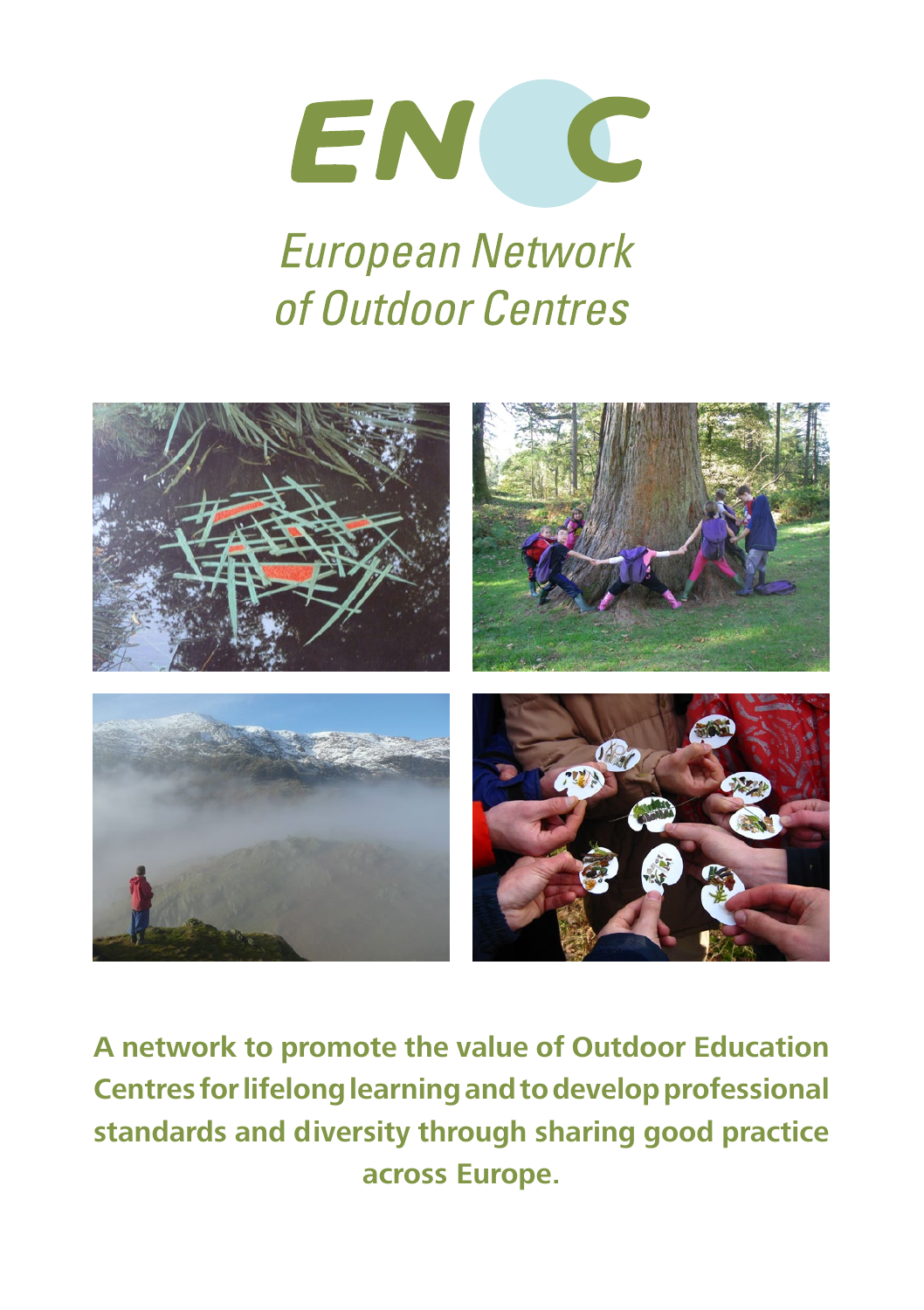## **About ENOC**

... promotes outdoor education for its own value as an active, co-operative, lifelong co-operative, lifelong<br>learning approach ENOC

... represents a growing network of outdoor centres across Europe

... offers new colaborations & exchange of experiences, good practice & philosophies

### **Background**

ENOC was founded as a special interest group under the umbrella of the European Institute for Outdoor Adventure and Experiential Learning (EOE) by Brathay Trust (UK), bsj Marburg (GER), CŠOD (SLO) and Metsäkartano (FIN). EOE is a network of professionals that includes social youth workers, teachers & educators, academics and students. The Institute exists to advance the field of outdoor education through network building, research and good practice.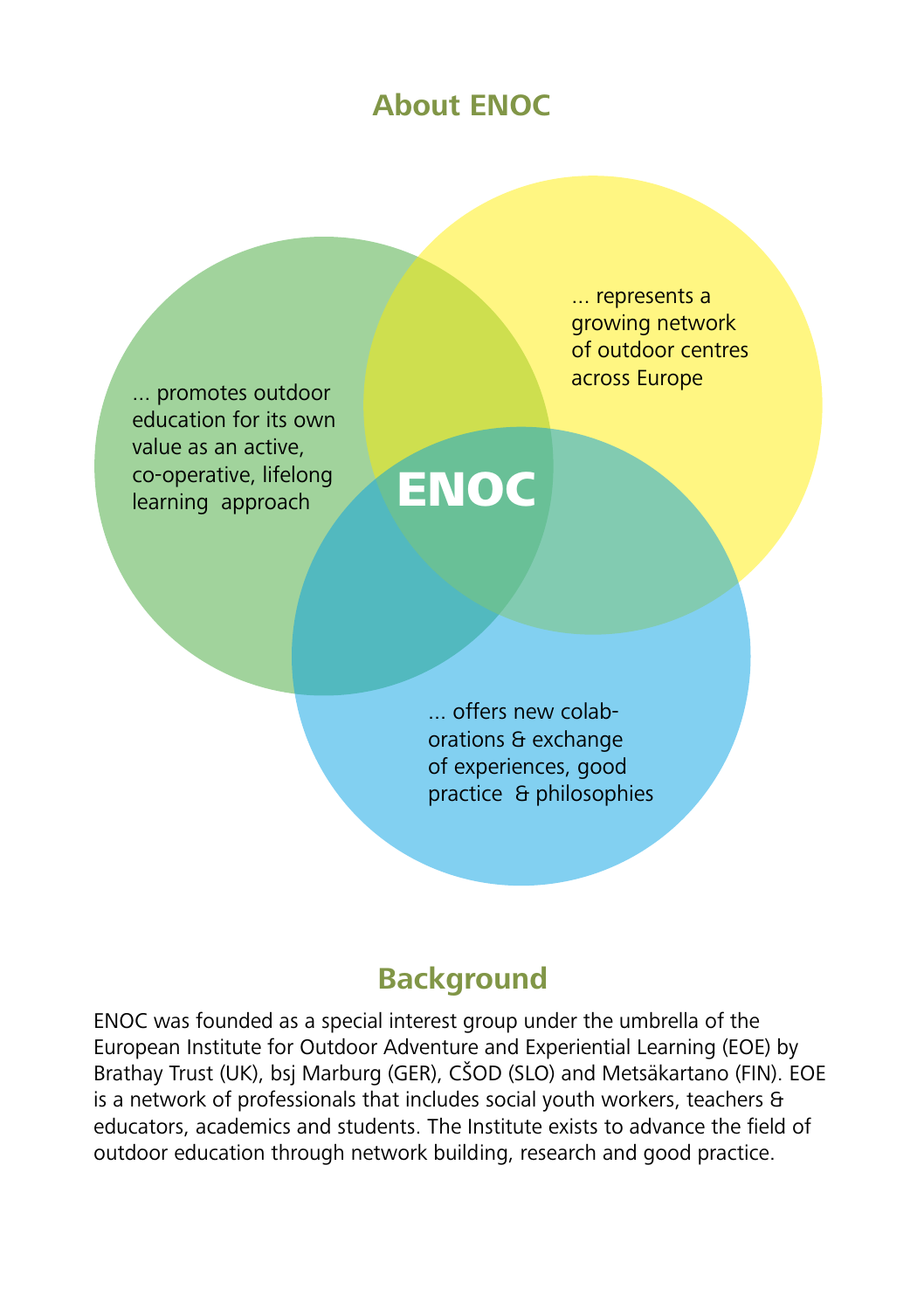## **ENOC activities & potentials**

#### **Strategic Partnerships 2018-2020: Aesthetic Approaches to Outdoor Learning**

A strategic partnership project (Erasmus+) which focused on aesthetic education in outdoor education centres. As a result, the partners developed a best practice handbook combining a collection of activities with articles introducing aesthetic thinking and potentials of different approaches. Best practice activities were also shared between professionals of outdoor centres during a one week "train the trainer"-seminar. More information and handbook-download under: www.eoe-network.eu/enoc/

#### **Job Shadowing**

The partners support professional development through a philosophy of reflective and shared practice and encourage insights and mobility across Europe. ENOC values job shadowing: It allows you into the working life of your peers or professional working in a different center, country or situation. It gives insight into different pedagogies, philosophies, employers and organisational cultures within the outdoor learning world.

#### **Youth Meetings**

Outdoor centres have excellent opportunities for the implementation of youth meetings across Europe with a focus on outdoor and adventure education with groups of different ages and backgrounds. As part of ENOC you can get support, find partners and develop worthwhile youth mobility experiences.